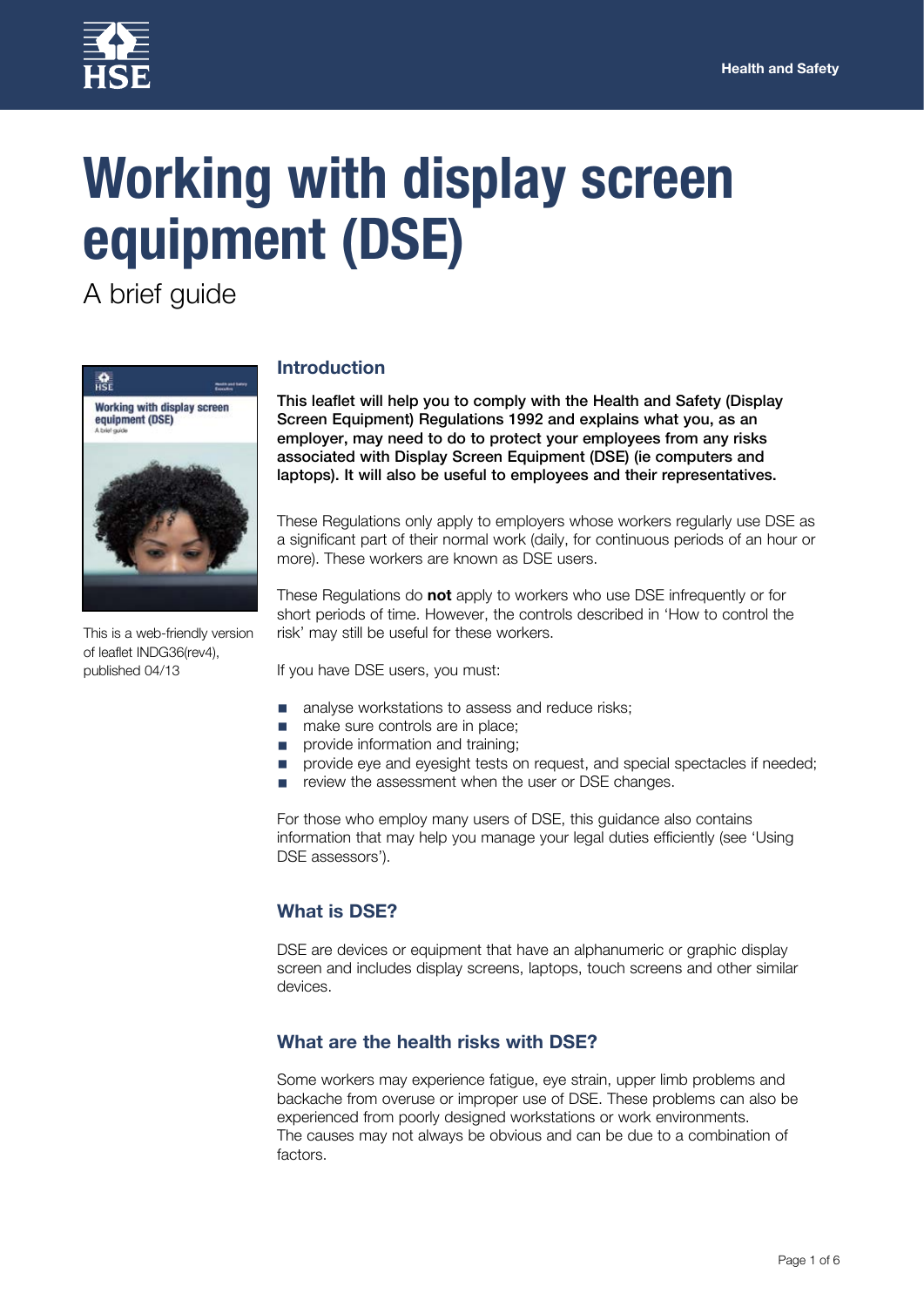## **Consulting your employees on DSE**

Workplaces where employees are involved in taking decisions about health and safety are safer and healthier. Collaboration with your employees helps you to manage the potential health problems associated with DSE in a practical way by:

- helping spot the risks:
- making sure health and safety controls are practical;
- increasing the level of commitment to working in a healthy way.

You must consult all your employees, in good time, on health and safety matters. In workplaces where a trade union is recognised, this will be through union health and safety representatives. In non-unionised workplaces, you can consult either directly or through other elected representatives.

Consultation involves employers not only giving information to employees, but also listening to them and taking account of what they say before making health and safety decisions.

For further information on your legal duties, see the HSE leaflet *Consulting employees on health and safety: A brief guide to the law* (see 'Further information').

## **How to control the risk**

As an employer, you need to assess the risks associated with using DSE equipment and any special needs of individual staff. You may find the *DSE workstation checklist* (see 'Further information') helpful. This gives practical guidance on workstation assessments and is designed to encourage users to take an active part. If users are suitably trained, they can fill in the checklist themselves.

You should use your assessment to decide what needs to be done and check that action is taken.

Make a record of your significant findings. Any record you produce should be simple and focused on controls. If you have fewer than five employees, you do not have to write anything down. But it is useful to do this, so you can review it at a later date, for example if something changes. If you have five or more employees, you are required by law to write it down.

Few workplaces stay the same, so it makes sense to review what you are doing on an ongoing basis.

The risks from DSE can be controlled using the following straightforward, low-cost controls.

#### *Getting comfortable*

The following may help users:

- Forearms should be approximately horizontal and the user's eyes should be the same height as the top of the screen.
- Make sure there is enough work space to accommodate all documents or other equipment. A document holder may help avoid awkward neck and eye movements.
- Arrange the desk and screen to avoid glare, or bright reflections. This is often easiest if the screen is not directly facing windows or bright lights.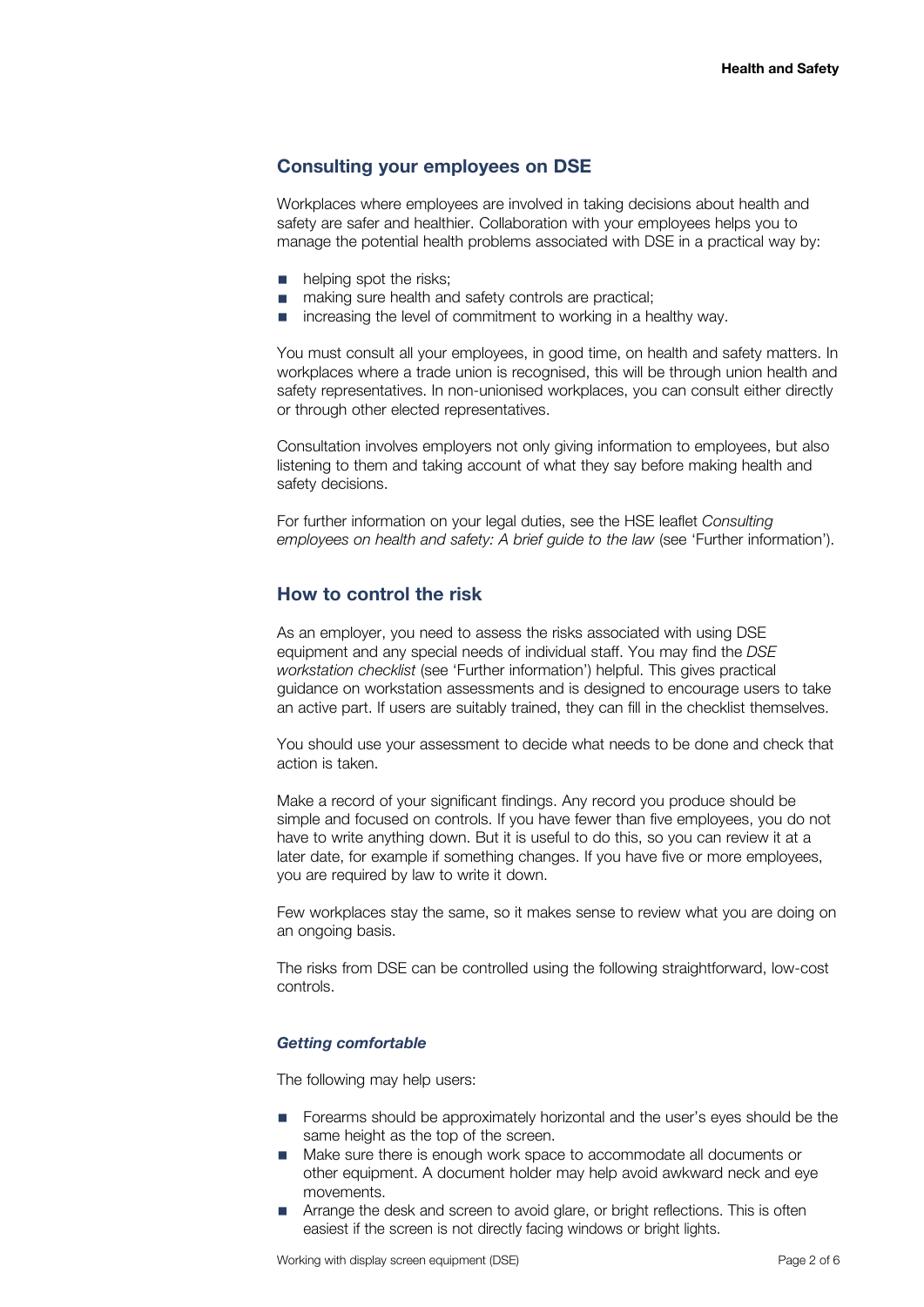- Adjust curtains or blinds to prevent intrusive light.
- Make sure there is space under the desk to move legs.
- Avoid excess pressure from the edge of seats on the backs of legs and knees. A footrest may be helpful, particularly for smaller users.

#### *Well-designed workstations*

#### *Keyboards and keying in (typing)*

- A space in front of the keyboard can help you rest your hands and wrists when not keying.
- Try to keep wrists straight when keying.
- Good keyboard technique is important you can do this by keeping a soft touch on the keys and not overstretching the fingers.

#### *Using a mouse*

- Position the mouse within easy reach, so it can be used with a straight wrist.
- Sit upright and close to the desk to reduce working with the mouse arm stretched.
- Move the keyboard out of the way if it is not being used.
- Support the forearm on the desk, and don't grip the mouse too tightly.
- Rest fingers lightly on the buttons and do not press them hard.

#### *Reading the screen*

- Make sure individual characters on the screen are sharp, in focus and don't flicker or move. If they do, the DSE may need servicing or adjustment.
- Adiust the brightness and contrast controls on the screen to suit lighting conditions in the room.
- Make sure the screen surface is clean.
- When setting up software, choose text that is large enough to read easily on screen when sitting in a normal comfortable working position.
- Select colours that are easy on the eye (avoid red text on a blue background, or vice versa).

#### *Changes in activity*

Breaking up long spells of DSE work helps prevent fatigue, eye strain, upper limb problems and backache. As the employer you need to plan, so users can interrupt prolonged use of DSE with changes of activity. Organised or scheduled rest breaks may sometimes be a solution.

The following may help users:

- Stretch and change position.
- Look into the distance from time to time, and blink often.
- Change activity before users get tired, rather than to recover.
- Short, frequent breaks are better than longer, infrequent ones.

Timing and length of changes in activity or breaks for DSE use is not set down in law and arrangements will vary depending on a particular situation. Employers are not responsible for providing breaks for the self-employed.

#### *Portable computers*

These same controls will also reduce the DSE risks associated with portable computers. However, the following may also help reduce manual handling, fatigue and postural problems:

Consider potential risks from manual handling if users have to carry heavy equipment and papers.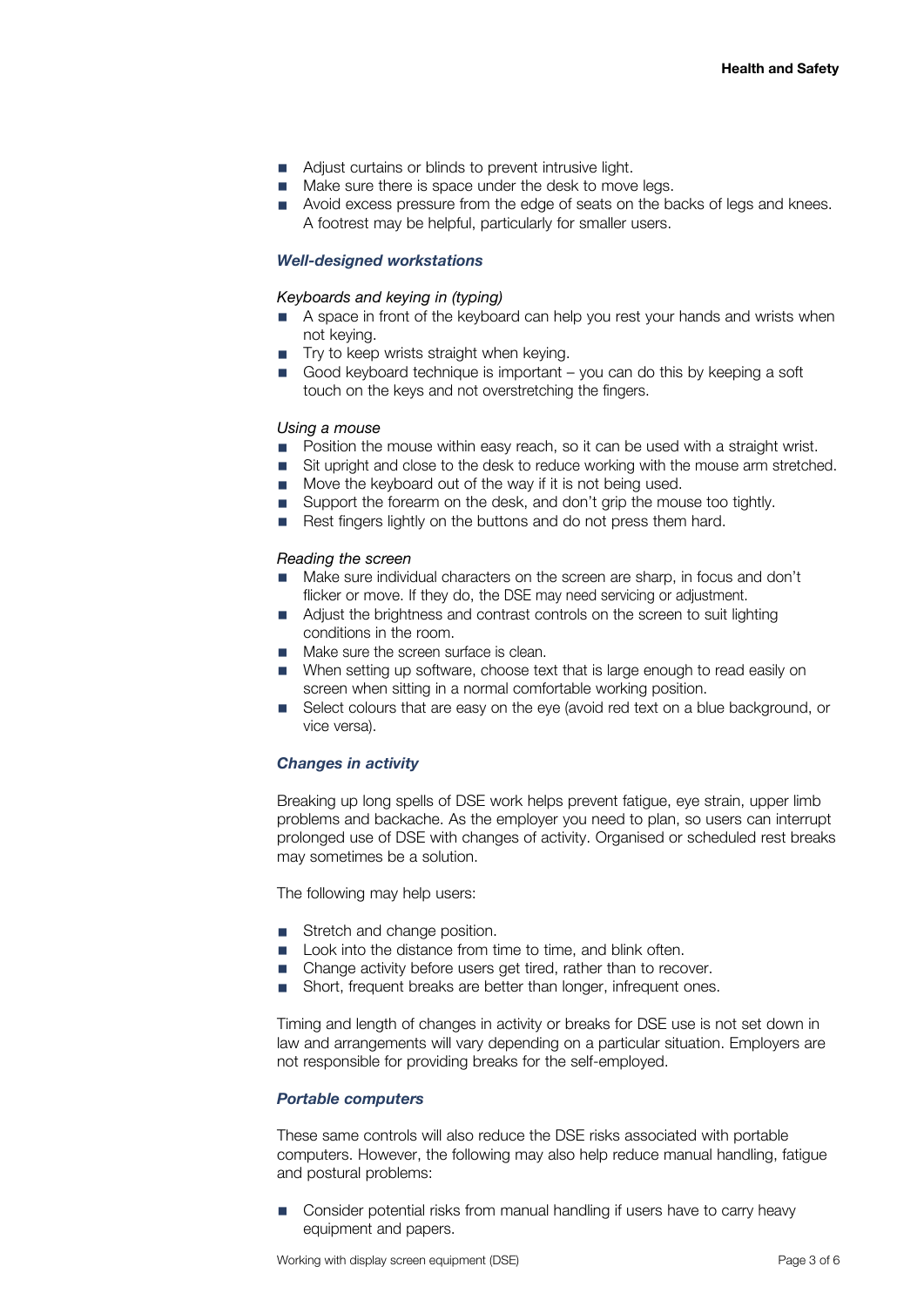- Whenever possible, users should be encouraged to use a docking station or firm surface and a full-sized keyboard and mouse.
- The height and position of the portable's screen should be angled so that the user is sitting comfortably and reflection is minimised (raiser blocks are commonly used to help with screen height).
- More changes in activity may be needed if the user cannot minimise the risks of prolonged use and awkward postures to suitable levels.
- While portable systems not in prolonged use are excluded from the regulations some jobs will use such devices intermittently and to support the main tasks. The degree and intensity of use may vary. Any employer who provides such equipment still has to risk assess and take steps to reduce residual risks.

# **DSE user training**

You must provide information, instruction and health and safety training to users to help them identify risks and safe work practices. When training users, consider explaining:

- the risks from DSE work and the controls you have put in place:
- how to adiust furniture:
- how to organise the workplace to avoid awkward or frequently repeated stretching movements;
- how to clean the screen and mouse;
- who to contact for help and to report problems or symptoms;
- how to use the *Display screen equipment (DSE) workstation checklist* (see 'Further information') if users are going to make their own assessment.

You may need to retrain users if you make significant changes to workstations.

## **Providing eye tests and any necessary spectacles for DSE work**

There is no evidence to suggest that DSE work will cause permanent damage to eyes or eyesight. Eye tests are provided to ensure users can comfortably see the screen and work effectively without visual fatigue.

If a user or a potential user requests an eye test you are required to provide one. If the test shows that the user needs glasses specifically for DSE work, you must pay for a basic pair of frames and lenses. Eye tests are not an entitlement for the selfemployed.

Users are entitled to further tests if DSE work is considered to cause them visual fatigue and at regular intervals after the first test.

The arrangements you make to provide eye and eyesight tests can vary. For example, some employers let users arrange tests for themselves (and give the employer the bill); others prefer to send all their staff to be tested by one optician. The following may help you when setting up your arrangements:

- contact a number of opticians to make sure you get a competitive rate;
- ask if they will come to you to carry out the eye tests;
- ask for standard information about each user test. This should say if the user needs glasses for DSE work, and when they should be retested;
- tell users what arrangements you have made;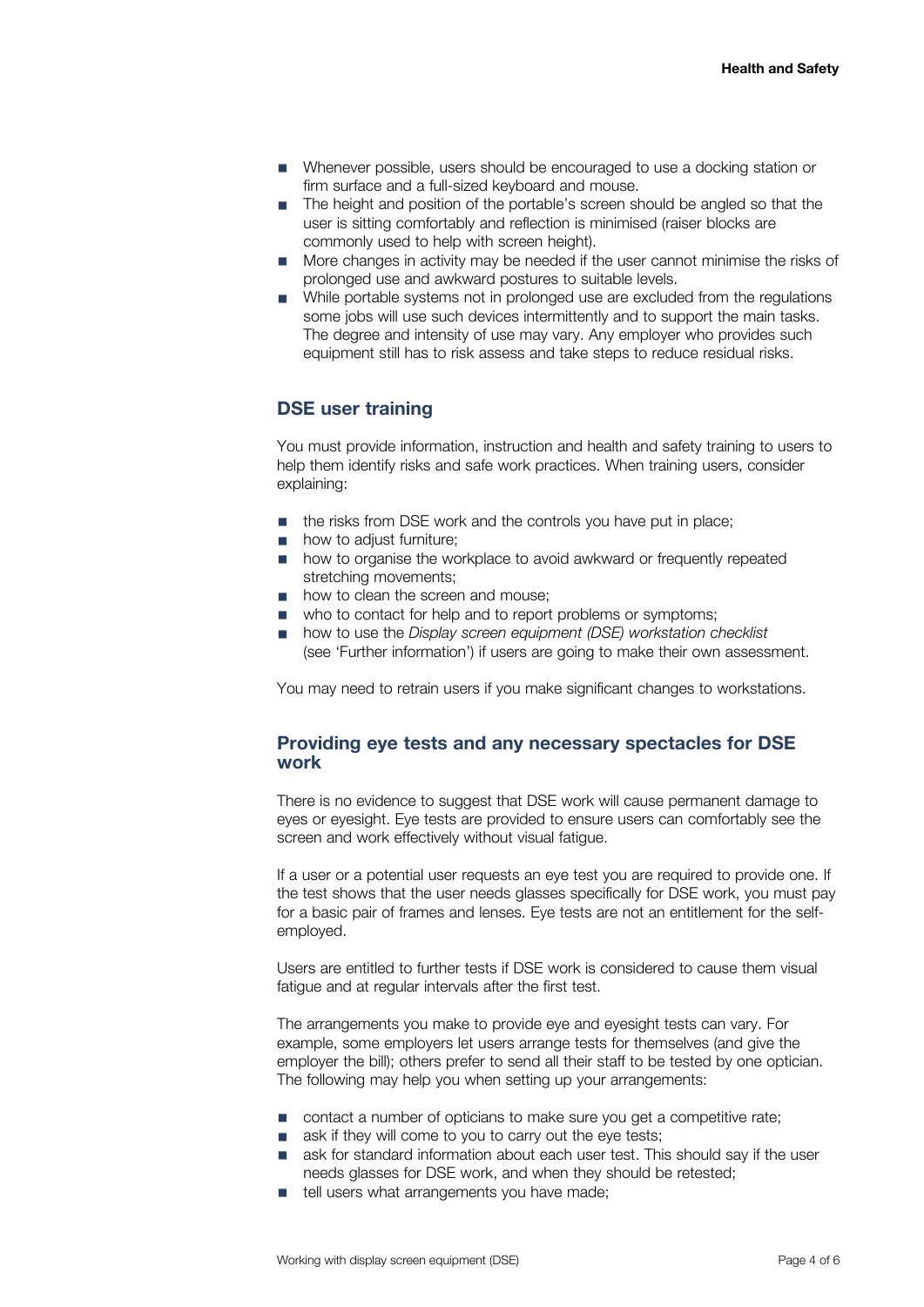■ make sure users understand what you will and won't pay for.

You only need to provide glasses for the DSE work. If users' normal glasses are suitable for DSE work, you don't need to pay for them. You don't have to pay for expensive frames or lenses.

## **Review**

DSE assessments need to be reviewed when:

- major changes are made to the equipment, furniture, work environment or software;
- users change workstations:
- the nature of work tasks change considerably:
- it is thought that the controls in place may be causing other problems.

# **Using DSE assessors**

If you employ many users of DSE, it may help to appoint someone competent to act as an assessor. The assessor can help to:

- identify who is covered by the Regulations;
- assess workstation risks and put control measures in place;
- provide training.

#### *Training assessors*

Trained assessors can help you recognise risky workstation layouts, environments and practices. Make sure whoever you choose to become an assessor (it may be more than one person) knows what is expected of them. You will also need to make sure assessors have taken any necessary actions to tackle the problems that have been identified.

It is worth providing assessor training on the following:

- how to review user assessments or checklists to identify any additional controls;
- how to tackle problems the user is unable to solve;
- deciding when additional information and help is needed, and where to go for it;
- how to record significant findings.

Training products for assessors are available from many organisations and whatever training methods you use, you should check afterwards that assessors have understood the information and reached an adequate level of competence.

When analysing the completed checklists, it may be useful for assessors to consider the following:

- deal with the biggest problems first;
- investigate all reports of aches and pains from users;
- try to identify the causes of risk by looking at all potential causes. For example poor posture may be due to bad seating, **or** sitting awkwardly to avoid glare on the screen, **or** leaning forward to use the keyboard because the chair arm rests prevent it from being close enough to the workstation, **or** a poorly positioned mouse;